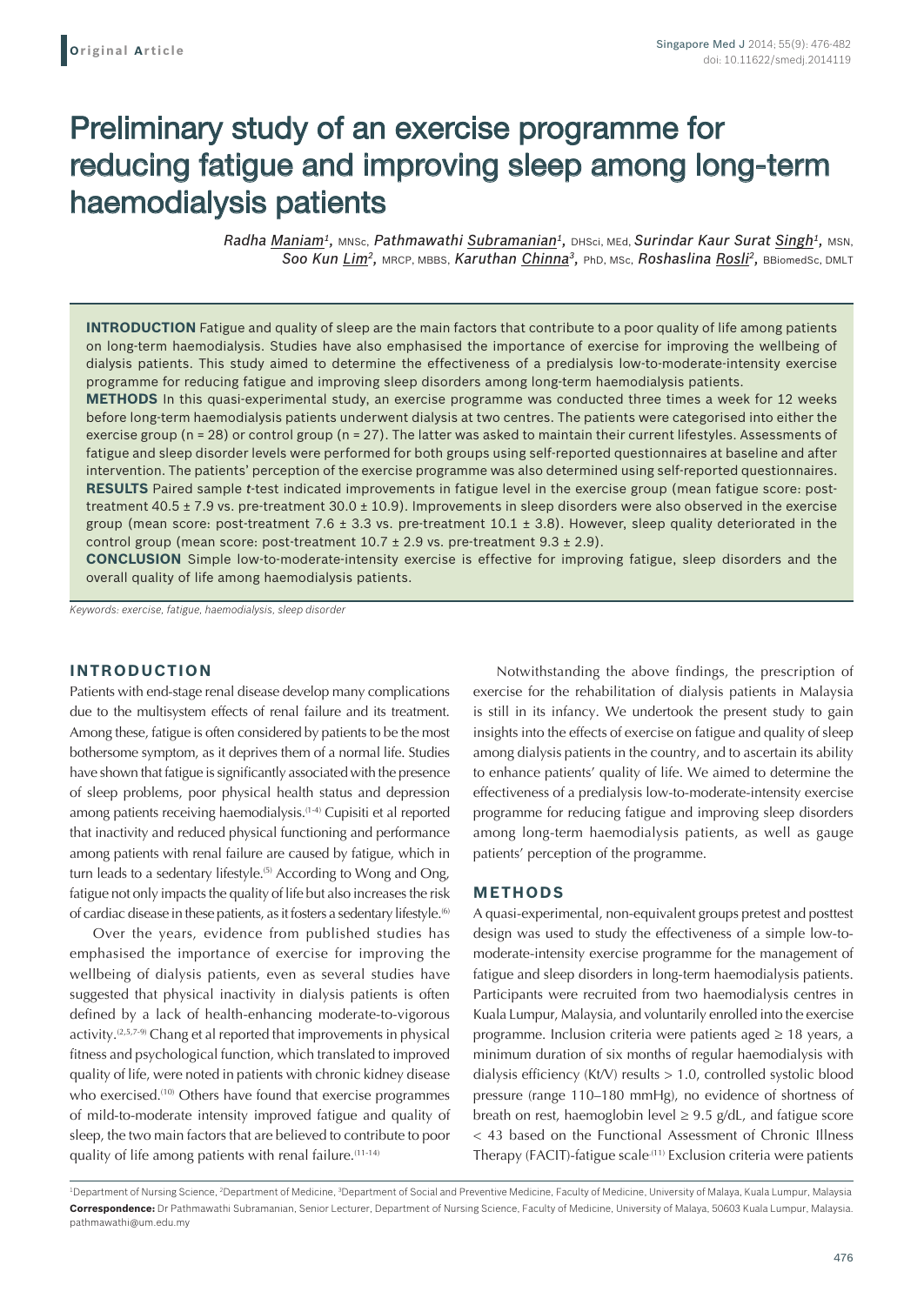with chronic obstructive pulmonary disease, symptomatic cardiac disease, active infection and severe musculoskeletal disorders. Participants who were already on regular physical fitness regimens were also excluded.

A total of 102 patients undergoing long-term haemodialysis treatment at two haemodialysis centres during the study period were invited to take part in the study. Of these, only 73 patients volunteered to participate. Following the application of the inclusion and exclusion criteria, the number of eligible potential participants dropped to 55. Among these, 28 patients agreed to participate in the exercise programme and the remaining 27 patients were placed in the control group. Ethics approval was obtained from the hospital's ethics committee. All patients were provided with information on the exercise programme and consent was obtained from all patients who agreed to participate in the study.

Assessments of fatigue and sleep disorder levels were conducted using self-reported questionnaires at baseline and post intervention for both patient groups. The exercise programme was conducted before dialysis three times a week for 12 weeks. The control group was asked to maintain their current lifestyle during that period. For patients in the exercise group, their perception of the exercise programme was also determined using self-reported questionnaires after the intervention.

Patients in the exercise group were assigned regular flexibility and strengthening exercises for about 30–40 min prior to each dialysis session, with three sessions arranged every week. The exercise programme was based on the book *Exercise: A Guide for People on Dialysis* by Patricia Painter.(7) During the first few sessions, a qualified physical trainer was present to instruct patients on the correct techniques, and to increase their confidence and competence. Each exercise session commenced with five repetitions of deep breathing exercises, where patients were instructed to inhale through the nose, retain their breath and then exhale slowly. This was followed by flexibility exercises, where patients were required to gently stretch their muscles until light tension was felt on the concentrated muscles for 10 s. Each step was repeated five times. After the flexibility exercises, strength exercises were performed for the next 30 min. Patients were required to perform strength exercises until they achieved a level of 12–13 (60% work effort), based on the Rated Perceived Exertion (RPE) scale.<sup>(12)</sup> The intensity of the exercise was adjusted according to individual capabilities. Patients were allowed to rest when they felt tired. Every session ended with relaxation exercises, where patients were instructed to sit still and close their eyes while breathing deeply for five times. Music was played during the exercise session to create a calm and relaxing environment. No injury or decline in health condition related to the exercise programme was noted among patients throughout the study period.

Fatigue levels experienced in the seven days preceding the exercise programme were measured using the Malay version of the self-reported FACIT-fatigue scale, a 13-item questionnaire with a five-point Likert scale and scores ranging from 0–52, with a lower score indicating a higher level of fatigue. Although the cutoff score was 43, patients who scored lower than 43 were included in our study, as the lower score was taken to represent higher fatigue levels in our patients.<sup>(13)</sup> This tool assesses multiple aspects of fatigue and its impact on daily life, and included questions on tiredness, weakness, difficulty in carrying out one's usual activities and measurement of one's degree of fatigue.

Sleep disorders were assessed using the Malay version of the Pittsburgh Sleep Quality Index (PSQI).<sup>(14)</sup> A total of 19 selfreported questions assessed sleep quality, frequency and severity of specific sleep-related problems during the previous month, and categorised patients as either good or poor sleepers. The 19 items were grouped into seven components (sleep quality, sleep latency, sleep duration, habitual sleep efficiency, sleep disturbance, use of sleep medications and daytime dysfunctions) and scored from  $0-3$   $(0 = \text{very good}; 1 = \text{fairly good}; 2 = \text{fairly bad}; 3 = \text{very bad}).$ The scores were added to yield a global PSQI score in the range 0–21, with a higher score indicating poorer sleep quality. A global PSQI score  $\geq$  5 was suggestive of significant sleep disorders and indicated that the person was a poor sleeper.

A questionnaire was also developed to determine patients' perception of the exercise programme based on the selfdetermination theory,<sup>(15)</sup> which emphasises the creation of an environment that provides autonomy, competence and relatedness to achieve intrinsic motivation. Questions that assessed the three components of intrinsic motivation were created to examine patients' changed behaviour following intervention. This was a ten-item, self-reported questionnaire with a three-point Likert scale  $(0 = not true; 1 = sometimes true; 2 = true)$ .

Reliability tests were conducted for the aforementioned three instruments. Cronbach's alpha was 0.72 for the Malay version of the FACIT-fatigue scale, while that for the Malay version of the PSQI was 0.81. For our self-developed questionnaire on patients' perception of the exercise programme, which was tested on eight patients, Cronbach's alpha was 0.88, thus confirming its internal consistency. For validity, the contents of the three questionnaires were validated by a clinical nephrologist and a renal clinical nurse lecturer.

Data was analysed using the Statistical Package for the Social Sciences version 16 (SPSS Inc, Chicago, IL, USA). Descriptive statistics (in terms of mean  $\pm$  standard deviation and frequency) were calculated for variables such as age, gender, marital status, education, employment, duration on haemodialysis, fatigue, sleep disorders and perception of exercise. Independent *t*-test was used to compare patient characteristics between the exercise and control groups. Paired sample *t*-test was used to compare the changes within the groups. Cohen's effect size was calculated to determine the effectiveness of the exercise programme. A p-value < 0.05 was considered to be statistically significant. Cronbach's alpha reliability coefficient was used to assess the internal consistency of the study questionnaires, with acceptance value set at 0.7.

## **RESULTS**

A total of 55 patients agreed to participate in the study – 28 patients were included in the exercise group and 27 in the control group.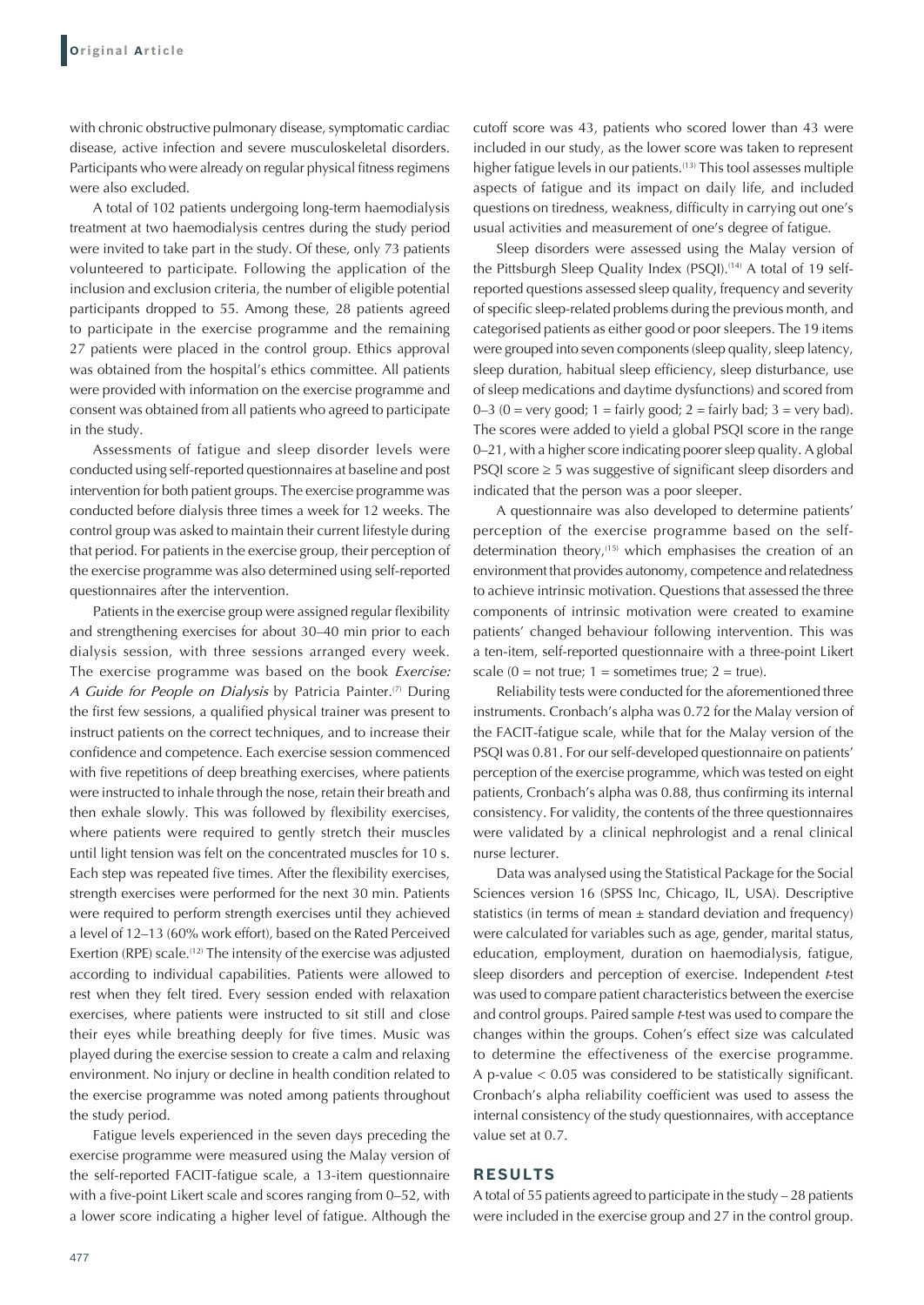#### **Table I. Demographic characteristic of the participants.**

| <b>Variable</b>                  | No. (%)                |                                     |                             |                     |
|----------------------------------|------------------------|-------------------------------------|-----------------------------|---------------------|
|                                  | Overall<br>$(n = 47)$  | <b>Exercise group</b><br>$(n = 20)$ | Control group<br>$(n = 27)$ |                     |
| Age* (yrs)                       | $57.1 \pm 8.8$ (40-74) | $56.3 \pm 8.5 (41 - 71)$            | $57.9 \pm 8.9$ (40-74)      | $0.54$ <sup>+</sup> |
| <b>Gender</b>                    |                        |                                     |                             | 0.58                |
| Male                             | 26(55.3)               | 12(60.0)                            | 14(51.9)                    |                     |
| Female                           | 21(44.7)               | 8(40.0)                             | 13(48.1)                    |                     |
| <b>Marital status</b>            |                        |                                     |                             | 0.63                |
| Married                          | 41 (87.2)              | 18 (90.0)                           | 23(85.2)                    |                     |
| Single                           | 6(12.8)                | 2(10.0)                             | 4(14.8)                     |                     |
| <b>Education level</b>           |                        |                                     |                             | 0.17                |
| Primary                          | 26(55.3)               | 9(45.0)                             | 17(63.0)                    |                     |
| Secondary                        | 19(40.4)               | 9(45.0)                             | 10(37.0)                    |                     |
| <b>Tertiary</b>                  | 2(4.3)                 | 2(10.0)                             |                             |                     |
| <b>Employment status</b>         |                        |                                     |                             | 0.69                |
| Yes                              | 6(12.8)                | 3(15.0)                             | 3(11.1)                     |                     |
| <b>No</b>                        | 41 (87.2)              | 17(85.0)                            | 24 (88.9)                   |                     |
| <b>Duration of haemodialysis</b> |                        |                                     |                             | 0.05                |
| 6 mths to $<$ 5 yrs              | 14(29.8)               | 9(45.0)                             | 5(18.5)                     |                     |
| $\geq 5$ yrs                     | 33(70.2)               | 11(55.0)                            | 22(81.5)                    |                     |

\*Data is presented as mean ± standard deviation (range). †p-value was calculated using independent sample *t*-test.

#### **Table II. Effects of exercise on fatigue score.**

| Group    |                      | <b>Fatigue score*</b> |                 |        | df | p-value | <b>Effect</b> |
|----------|----------------------|-----------------------|-----------------|--------|----|---------|---------------|
|          | <b>Pre-treatment</b> | <b>Post-treatment</b> | Mean difference |        |    |         | size          |
| Exercise | $30.0 \pm 10.9$      | $40.5 \pm 7.9$        | $-10.6 \pm 9.2$ | $-5.2$ | 19 | < 0.001 | $-1.1$        |
| Control  | $34.1 \pm 8.3$       | $31.9 \pm 9.2$        | $2.1 \pm 4.3$   | 2.6    | 26 | 0.016   | 0.5           |

\*Data is presented as mean ± standard deviation.

However, among the patients in the exercise group, four withdrew from the exercise programme at the initial stage and four were excluded from the study – one patient was excluded due to eye infection, while three were excluded due to transportation-related difficulties that affected attendance. Finally, 47 patients completed the study – 20 (71%) patients in the exercise group and 27 (100%) in the control group.

The mean age of the patients was  $57.1 \pm 8.8$  (range 40–74) years (Table I). The majority of patients ( $n = 41$ , 87.2%) were unemployed. With respect to gender, there was a near-equal distribution of men  $(n = 26)$  and women  $(n = 21)$ . Most of the patients  $(n = 33, 70.2\%)$ had received haemodialysis for five years or more.

Table II shows the effect of exercise on fatigue level. The mean fatigue score at baseline among all 47 patients was  $32.3 \pm 9.4$ . The control group had higher mean fatigue scores at baseline than the exercise group  $(34.1 \pm 8.3 \text{ vs. } 30.0 \pm 10.9)$ , Table II), indicating that, prior to treatment, patients in the exercise group were more fatigued than those in the control group. The lowest fatigue score among patients in the exercise group was 10, which further reinforced the fact that patients in this group were more fatigued. However, independent sample *t*-test of baseline fatigue scores showed no statistically significant difference in the fatigue levels of patients in the two groups ( $p > 0.05$ ).

Data from the paired sample *t*-test indicated that, in the exercise group, mean post-treatment fatigue scores were higher than the pre-treatment levels  $(40.5 \pm 7.9 \text{ vs. } 30.0 \pm 10.9)$ . The minimum range for fatigue scores in the exercise group increased



**Fig. 1** Effects of exercise on fatigue scores.

from 10 to 22, reflecting an improvement in post-treatment fatigue levels. In the control group, however, the mean fatigue score decreased from  $34.1 \pm 8.3$  pre-treatment to  $31.9 \pm 9.2$ post-treatment, indicating that fatigue levels worsened in these patients during the study period (Table II & Fig. 1). The calculated effect size for the exercise group  $(d = -1.1)$  indicated a large effect size, establishing that there was improvement in the fatigue level following exercise. Meanwhile, in the control group, a moderate effect size  $(d = 0.5)$  was evident.

On the self-reported FACIT-fatigue scale, the highest mean scores were seen for the items 'need to sleep during daytime'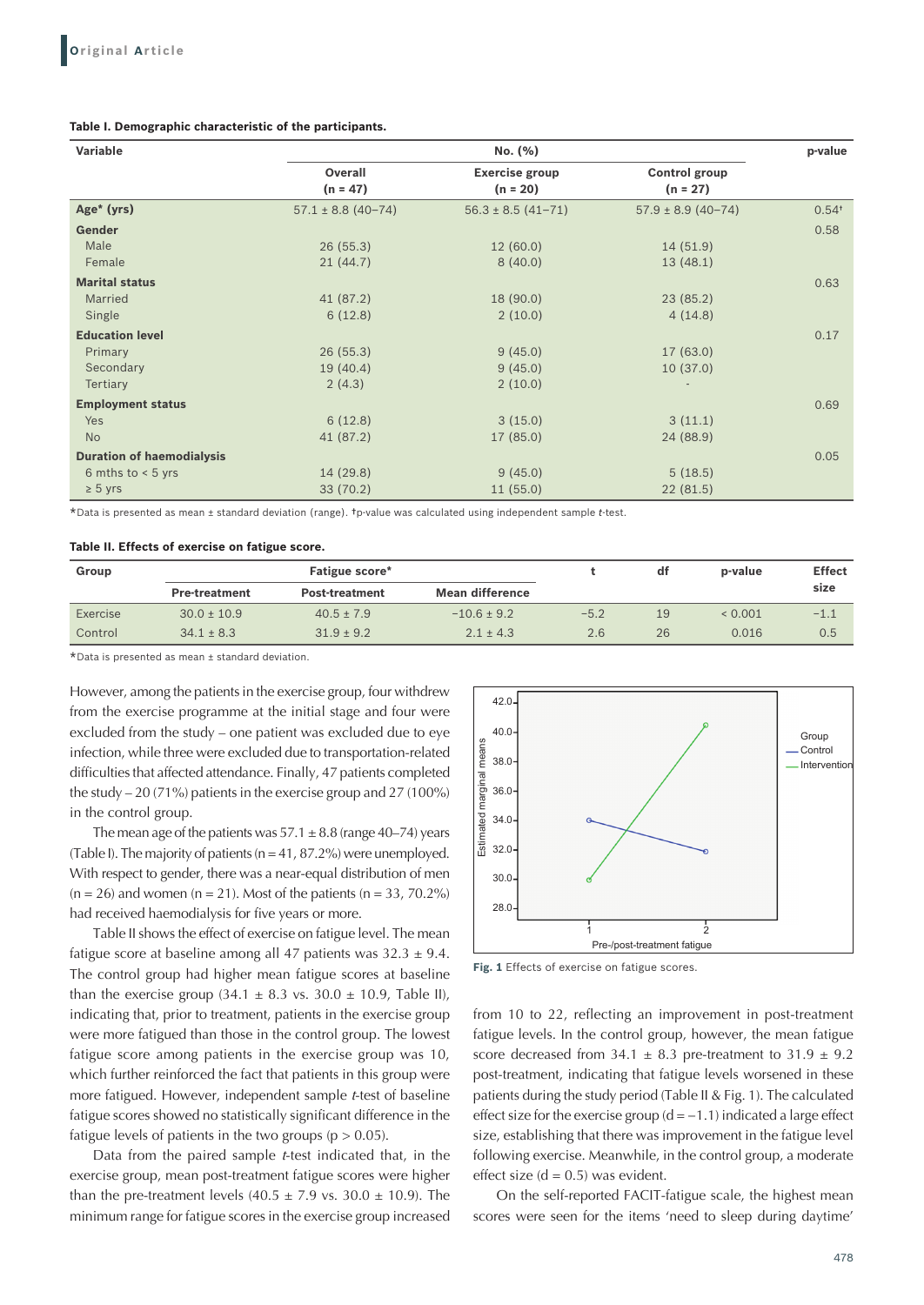| Group    |                      | <b>PSQI score*</b>    |                 |        | df | p-value | <b>Effect</b> |
|----------|----------------------|-----------------------|-----------------|--------|----|---------|---------------|
|          | <b>Pre-treatment</b> | <b>Post-treatment</b> | Mean difference |        |    |         | size          |
| Exercise | $10.1 \pm 3.8$       | $7.6 \pm 3.3$         | $2.5 \pm 2.4$   | 4.6    | 19 | 0.001   | 1.0           |
| Control  | $9.3 \pm 2.9$        | $10.7 \pm 2.9$        | $-1.4 \pm 1.8$  | $-4.0$ | 26 | < 0.001 | $-0.8$        |

**Table III. Effects of exercise on the global Pittsburgh Sleep Quality Index (PSQI) score.**

\*Data is presented as mean ± standard deviation.



**Fig. 2** Effects of exercise on the Pittsburgh Sleep Quality Index score.

 $(2.6 \pm 3.2)$ , 'feeling fatigued'  $(2.0 \pm 1.4)$ , 'feeling tired'  $(1.9 \pm 1.2)$ and 'feeling weak'  $(1.8 \pm 1.3)$ . Lower mean scores were seen for the items 'need help in doing usual activities'  $(0.9 \pm 1.1)$ , 'have trouble starting'  $(1.0 \pm 1.2)$  and 'finishing things'  $(1.0 \pm 1.2)$ . However, the item 'I have energy' also scored  $2.0 \pm 0.6$ , suggesting that patients were not severely affected by fatigue. Among the subscales, the mean score for the item 'I need to sleep during the day' decreased from  $2.4 \pm 1.5$  pre-treatment to  $1.1 \pm 1.1$  post-treatment. Reductions were also seen in all other items. There was improvement in the score for the item 'I have energy' from  $2.1 \pm 0.6$  pre-treatment to  $2.5 \pm 1.0$  post-treatment, and in other abilities to perform routine chores. The mean score for all items in the subscales showed deterioration in condition.

Table III shows the effect of exercise on the level of sleep quality. The mean global PSQI score at baseline among all patients was  $9.7 \pm 3.1$ , with 42 (89.4%) patients rated as poor sleepers. The mean PSQI scores at baseline were higher in the exercise group than in the control group (10.1  $\pm$  3.8 vs. 9.3  $\pm$  2.9), indicating that patients in the exercise group had poorer quality of sleep prior to treatment. However, independent sample *t*-test of baseline PSQI scores showed no statistically significant difference in the quality of sleep of patients in the two groups ( $p > 0.05$ ).

Data from the paired sample *t*-test indicate that, in the exercise group, mean global PSQI scores were lower post-treatment than pre-treatment (7.6  $\pm$  3.3 vs. 10.1  $\pm$  3.8). In contrast, in the control group, the mean global PSQI score was higher post-treatment than pre-treatment (10.  $7 \pm 2.9$  vs.  $9.3 \pm 2.9$ ), indicating a worsening of sleep disorders and deterioration of sleep quality in these patients over the study period (Table III & Fig. 2). The calculated effect size for the exercise group  $(d = 1.0)$  indicated a large effect size, suggesting improvement in sleep disorders following exercise. Meanwhile, in the control group, the effect size was more moderate  $(d = -0.8)$ .

479

The subscale scores were separately analysed for the control and exercise groups. On the self-reported PSQI questionnaire, the highest mean score was seen for the component 'habitual sleep efficacy' (1.9  $\pm$  0.2). When analysed separately, this item obtained the highest scores for both patient groups (median 3.0; interquartile range 0). Independent sample *t*-test and Mann-Whitney *U* test of the PSQI scores indicated that there was no statistically significant difference in the global PSQI scores for any item between the two groups ( $p > 0.05$ ).

Although the majority of patients ( $n = 14$ , 70%) in the exercise group continued to be considered poor sleepers based on the assessment of sleep quality, there was an increment in the number of patients ( $n = 3$ , 15%) who were deemed to be good sleepers after the exercise programme. In the exercise group, all items on the self-reported PSQI questionnaire, except for the item 'habitual sleep efficacy', scored lower after the exercise programme, indicating improvement in sleep quality post-treatment. For the item 'habitual sleep efficacy', no difference was observed in the mean pre-treatment and post-treatment scores. However, in the control group, all items, except 'habitual sleep efficacy', showed an increase in mean scores at the end of the exercise programme, indicating deterioration in sleep quality during the study period. Similar to the exercise group, no difference was observed in the mean pre-treatment and post-treatment scores for control group patients as well.

In terms of patient perception of the exercise programme, the majority of patients in the exercise group ( $n = 11$ , 55%) agreed that their quality of life improved following the exercise programme. All the patients  $(n = 20)$  felt that the exercises were easy to perform. They also indicated that they derived pleasure from exercising and were confident enough to perform the exercises at home. However, most patients preferred to exercise at the centres  $(n = 14)$ , as they felt that it was more enjoyable  $(n = 20)$  and they were being cared for  $(n = 20)$ . Even though all the patients agreed that it was important to exercise regularly, six patients did not see any value in the benefits of exercise.

### **DISCUSSION**

In Malaysia, the prescription of exercise for the rehabilitation of patients on dialysis is still in its infancy. The purpose of the present study was to determine the effectiveness of a predialysis low-to-moderate-intensity exercise programme for improving the quality of life of patients on long-term haemodialysis, through the reduction of fatigue and improvement of sleep disorders.

Demographically, our study cohort was representative of the Malaysian dialysis population – the mean age and distribution of genders in our study are in agreement with those of a previous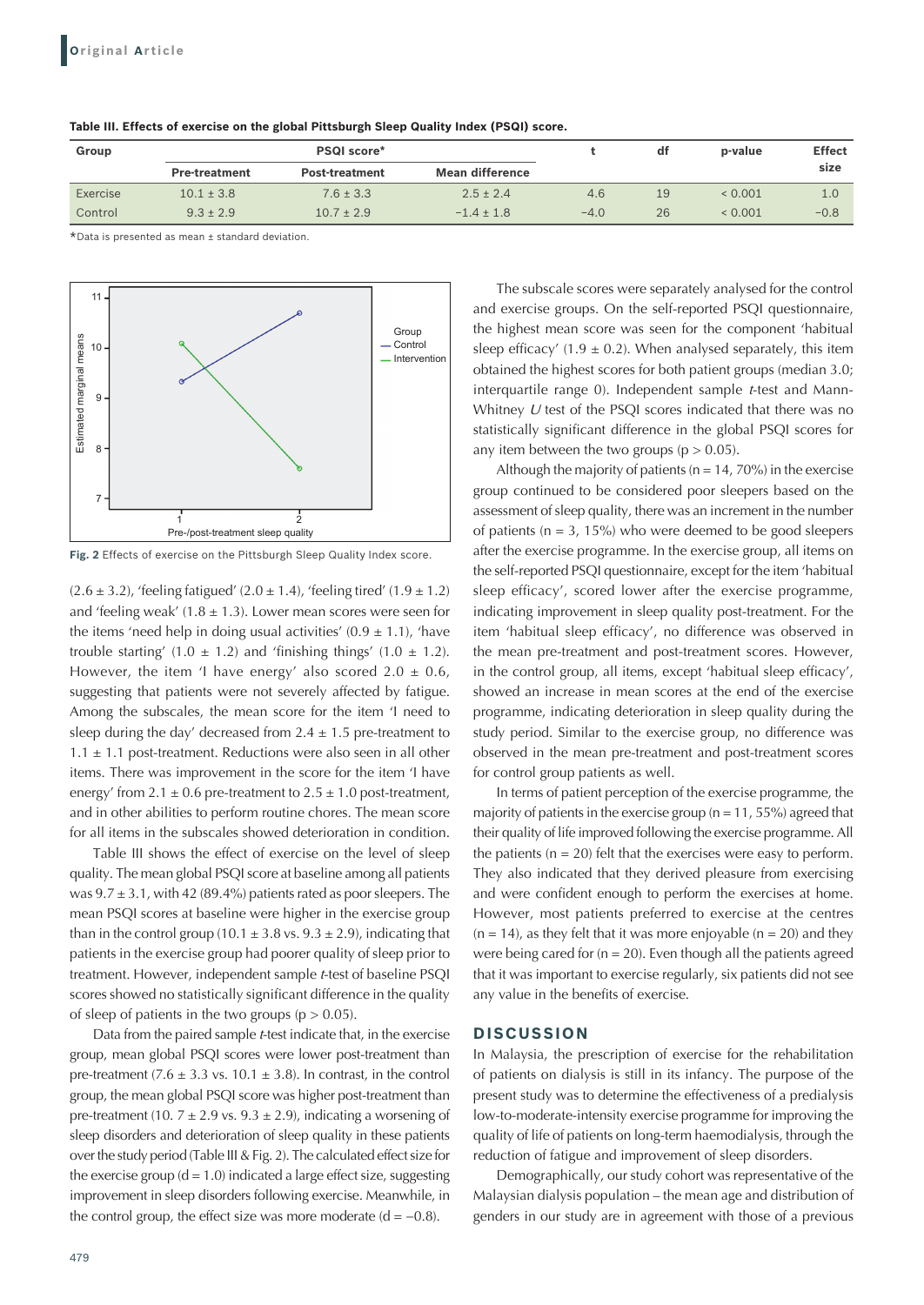study<sup> $(16)$ </sup> conducted among this population. According to the 18th Report of the Malaysian Dialysis and Transplant Registry, the majority of dialysis patients in Malaysia were over 55 years old, and the male-to-female ratio had remained between 45% and 55% since 2001, indicating that a near-equal number of men and women in the country undergo dialysis.<sup>(16)</sup> In addition, the majority of our patients (70.2%) had been receiving haemodialysis for five years or more and most (87.2%) were unemployed, which increased their risk of leading a sedentary lifestyle.

Our study aimed to identify the outcome of two dependent variables – fatigue and sleep disorders – in long-term haemodialysis patients who participated in a simple exercise programme. To our knowledge, this is the only study that examined the outcome of a simple exercise programme, not involving vigorous exercises (such as aerobics, cycling or walking), in this patient population. Our exercise programme was planned to enable patients to achieve a work effort of at least 60%–80% based on the RPE scale. This was to ensure that patients would derive cardiovascular health benefits from the programme, as well as improvements in outcome, despite the simplicity of the exercises.(17) As most dialysis providers in Malaysia are from the private sector and non-governmental organisations, proper gymnasiums or exercise equipment are not always available in these centres.<sup>(16)</sup> Furthermore, attending nurses are often not qualified to teach patients to perform vigorous exercises. Given these factors, our exercise programme was designed to be simple so that it could be easily taught and guided by a group of selected nurses.

Our findings on fatigue among long-term haemodialysis patients as a consequence of renal failure and dialysis treatment are also in agreement with those of an earlier published study.<sup>(18)</sup> In our study, patients in the exercise group experienced a higher level of fatigue prior to their participation in the exercise programme than those in the control group. This could be a contributing factor for their willingness to be part of the programme. However, we also noted that many patients whose quality of life was not severely affected by fatigue refused to exercise. These patients felt sufficiently energetic and capable of carrying out routine chores in spite of their need to sleep during the daytime in order to overcome tiredness and fatigue.

Olson highlighted that a person's condition may further deteriorate if no timely interventions were made to overcome fatigue.(19) Similarly, Santhana et al reported that a lack of awareness and the acceptance of one's condition as the norm for ageing and disease progression were key reasons people on dialysis did not change their behaviour.<sup>(20)</sup> As most patients in our study were over 55 years old and had been undergoing haemodialysis for five years or more, it was expected that their conditions would worsen over the years if no appropriate interventions were instituted to overcome fatigue. Hence, healthcare personnel play an important role in educating haemodialysis patients on the benefits of exercise, and in motivating and helping them to adopt a healthier lifestyle by engaging in exercise programmes that could help prevent further deterioration of their health condition.

As in the case of fatigue, we found that patients in the exercise group had more severe sleep disorders than those in the control

group. Studies have reported a close relationship between fatigue and sleep disorders, suggesting that patients with higher levels of fatigue may also have poorer quality of sleep.<sup>(3,13)</sup> Merlino et al reported that the foremost sleep disorders faced by dialysis patients with end-stage renal disease were initiating sleep at night and fewer hours of nighttime sleep, fitting the definition of insomnia.(21) It is possible that insomnia could be related to the high incidence of daytime sleep in these patients. The majority of our patients reported the need to sleep during the day due to tiredness and fatigue, and this may be associated with difficulty in initiating sleep and having a good night's sleep. Reinforcing the cycle, reduced nighttime sleep could subsequently lead to more tiredness, weakness and fatigue, thus increasing their need for daytime naps and perpetuating poor nighttime sleep in these patients.

Insomnia in our patients could also be associated with variables such as age and anxiety levels. For instance, Merlino et al reported that age was associated with sleep disorders.(21) Due to the older age of our cohort, it is possible that the prevalence of insomnia in our study was incidental to age. Studies by McCann and Boore<sup>(3)</sup> and Sklar et al<sup>(22)</sup> have reported high levels of depression among long-term haemodialysis patients, with factors such as enduring life with renal failure, long hours of haemodialysis and its complications, uncertainty about the future and financial issues being noted as the main causes of depression in these patients. Although there may have been a similar association between age and depression in our patients, this relationship was not investigated in our study.

The results of our study suggest that a simple flexibility and strengthening exercise programme, targeting a maximum work effort range of 60%–80%, could improve fatigue and sleep quality among long-term haemodialysis patients. Many patients reported that they were better able to perform routine chores and felt more energetic post-treatment. Similarly, patients also indicated improved nighttime sleep post-treatment. These findings are likely interrelated, as patients, being less fatigued during the daytime, would have had a reduced need for daytime sleep and thus experienced improved nighttime sleep.

Similar results were reported by Yutkuran et al,<sup>(23)</sup> Malagoni et al<sup>(24)</sup> and Reza et al.<sup>(25)</sup> However, these authors had employed different kinds of exercise programmes such as yoga-based exercises and aerobic training. Although earlier studies involving more vigorous exercise programmes generated positive outcomes similar to those of our study, increased muscular fatigue leading to high dropout rates was also reported.<sup>(23,26)</sup> In van Vilsteren et al's study, older participants were reported to need a longer period to get used to vigorous exercises, and for that reason, require longer adjustment periods.(26) In our study, vigorous exercises could aggravate fatigue and lead to other complications during exercise, as many of our haemodialysis patients also had coexisting conditions such as diabetes mellitus, cardiovascular disease and anaemia. A sedentary lifestyle was further reinforced by factors such as older age, unemployment status and lack of knowledge. In all likelihood, the introduction of vigorous activity to our cohort may prove to be not only a burden but also a demotivating factor to patients'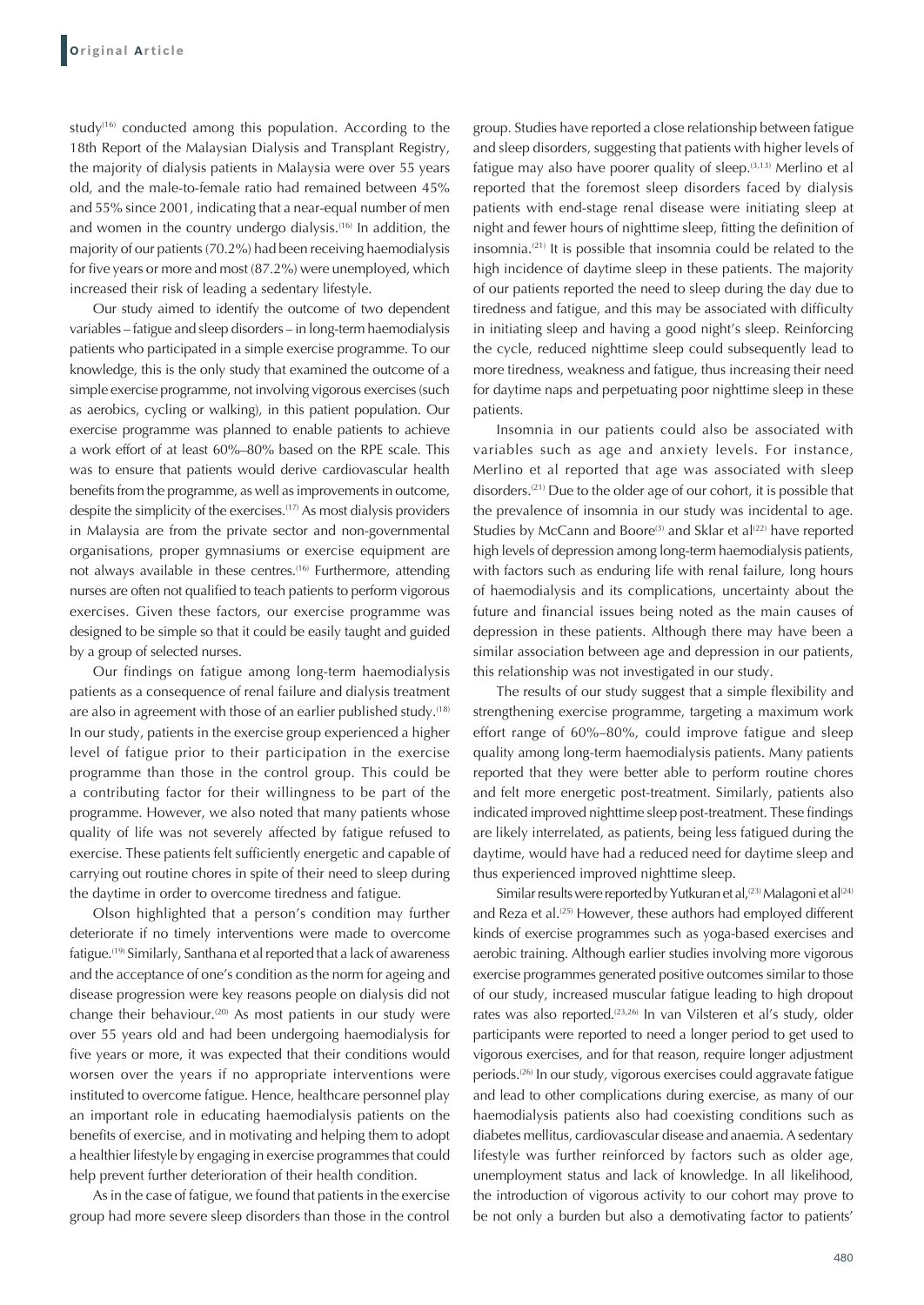willingness to enroll or continue in the exercise programme. Taking this into account, a less vigorous exercise programme that could be modified according to the patients' capabilities was thought to be more appropriate for our cohort.

We found that conducting the exercise programme on dialysis days prior to the dialysis sessions increased adherence to the programme among patients, indicating that patients were more willing to participate in exercises on these days. A low dropout rate was seen in our study, as 71% of patients completed the exercise programme. Cheema and Singh similarly reported that exercise training on non-dialysis days resulted in higher attrition rates when compared to dialysis days.<sup>(27)</sup> Practical reasons for this include additional transportation arrangements, costs and time required for exercise training on non-dialysis days, in addition to patients perceiving exercise on dialysis days as a routine activity prior to the dialysis session. These results suggest that, when prescribing exercise for the rehabilitation of haemodialysis patients, clinicians and healthcare personnel should bear in mind that conducting exercise training on dialysis days would be more feasible, convenient, effective and time-saving, and may promote greater exercise adherence among patients.

Achieving intrinsic motivation is an integral part of introducing permanent change in patient behaviour, such that patients would begin to engage in exercise for reasons such as self-satisfaction rather than pressure or rewards.<sup>(28)</sup> For exercise training to be truly meaningful, it is necessary that exercise ceases to be seen as a burden. To this end, the use of RPE was a success in our study, as it gave our patients the autonomy to control and modify the exercise regime according to their capabilities, and thus ensured that they did not feel pressured. However, although our patients considered regular exercise to be important and had the confidence to perform the exercises at home, many preferred the exercise sessions to be held at the dialysis centre. Also, we found that the 12-week exercise programme instituted in our study was not long enough to bring about permanent change in patient behaviour, as many patients did not value the benefits of exercise or wish to carry on with it at home after the study. These findings suggest a need for close monitoring and education of patients regarding the benefits of exercises so as to ensure that behavioural changes introduced as part of rehabilitation become permanent. Ryan and Deci found that patients enjoyed exercising in a group due to its increased socialising effects.<sup>(28)</sup> Many patients in our study likewise indicated that they enjoyed the group sessions more, and felt that they were being cared for and more motivated in the company of their friends. This likely contributed to the increased compliance of our patients (71% in the exercise group completed the programme), and suggests that centre-based exercise programmes for the rehabilitation of haemodialysis patients are preferred.

There were some limitations to our study. First, due to difficulties in recruiting patients for the morning shift, our sample size was small and lacked randomisation. Hence, it may not be possible to generalise our study findings. Second, as transportation was often a problem, many patients were unable to fully participate in the exercise sessions. Lastly, we did not investigate other health-related variables such as depression and the physical status of patients, which may have had a bearing on the results of our study. We suggest that future studies on the rehabilitation of haemodialysis patients assess the impact of exercise on their overall quality of life while taking into account all the aforementioned factors.

In conclusion, fatigue and quality of sleep were found to highly impact health-related quality of life in long-term haemodialysis patients. In our cohort of dialysis patients, a lowto-moderate-intensity exercise programme improved fatigue and sleep quality, which brought about an overall improvement in their quality of life post-treatment, thus suggesting the importance of exercise among dialysis patients. We recommend that centrebased exercise programmes be implemented for long-term haemodialysis patients in dialysis centres. Close collaboration and partnership between all stakeholders and healthcare personnel would be necessary to ensure the success of such programmes. Routine assessment of health-related quality of life should also be regularly conducted. Individual care plans and timely referrals to the appropriate teams are also pivotal. Such exercise facilities should become an integral part of the planning of future dialysis centres.

## **ACKNOWLEDGEMENTS**

This study was supported by the Post Graduate Research Grant and University of Malaya Research Grant from the Health and Translational Medicine Cluster, University of Malaya, Malaysia. The authors are grateful to all the participants for their time and effort.

#### **REFERENCES**

- 1. Bonner A, Wellard S, Caltabiano M. The impact of fatigue on daily activity in people with chronic kidney disease. J Clin Nurs. 2010; 19:3006-15.
- 2. Li M, Li L, Fan X. Patients Having Hemodialysis: Physical Activity and Associated Factors. J Adv Nurs. 2010; 66:1338-45.
- 3. McCann K, Boore JRP. Fatigue in person with renal failure who require maintenance hemodialysis. J Adv Nurs. 2000; 32:1132-42.
- 4. O'Sullivan D, McCarthy G. An Exploration of relationship between fatigue and physical functioning in patients with end stage renal disease receiving hemodialysis. J Clin Nurs. 2007; 16:276-84.
- 5. Cupisiti A, Capitanini A, Betti G, D'Alessandro C, Barsotti G. Assessment of Habitual Physical Activity and Energy Expenditure in Dialysis Patients and Relationships to Nutritional Parameters. Clin Nephro. 2011; 75:3218-225.
- 6. Wong HS, Ong LM. Death And Survival On Dialysis: 18th Report of The Malaysian Dialysis and Transplant Registry.: The Malaysian Dialysis and Transplant Registry 2010.
- 7. Painter P, Carlson L, Carey S, Paul SM, Myll J. Physical Functioning and Health-Related Qulaity of Life Changes with Exercise Training in Hemodialysis Patients. Am J Kidney Dis. 2000; 35:482-92.
- 8. Stack AG, Murthy B. Exercise and Limitations in Physical Activity Levels among New Dialysis Patients in the United States: An Epidemiologic Study. Am J Epid. 2008; 18:880-8.
- 9. Stamatakis E, Hamer M. Sedentary Behavior: Redefining its Meaning and Links to Chronic Diseases. Brit J Hosp Med. 2011; 72:192-5.
- 10. Chang Y, Cheng S-Y, Lin M, Gau F-Y, C. Chao Y-F. The effectiveness of intradialytic leg ergometry exercise for improving sedentary life style and fatigue among patients with chronic kidney disease: A randomized clinical trial. Int J Nurs Stud. 2010; 47:1383-8.
- 11. Webster K, Cella D, Yost K. The functional assessment of chronic illness therapy (FACIT) measurement system: properties, applications and interpretation. Health Qual Life Outcomes. 2003; 1:1-7.
- 12. Borg GA. Psychophysical bases of percieved exertion. Med sci sports exerc. 1982; 14:377-81.